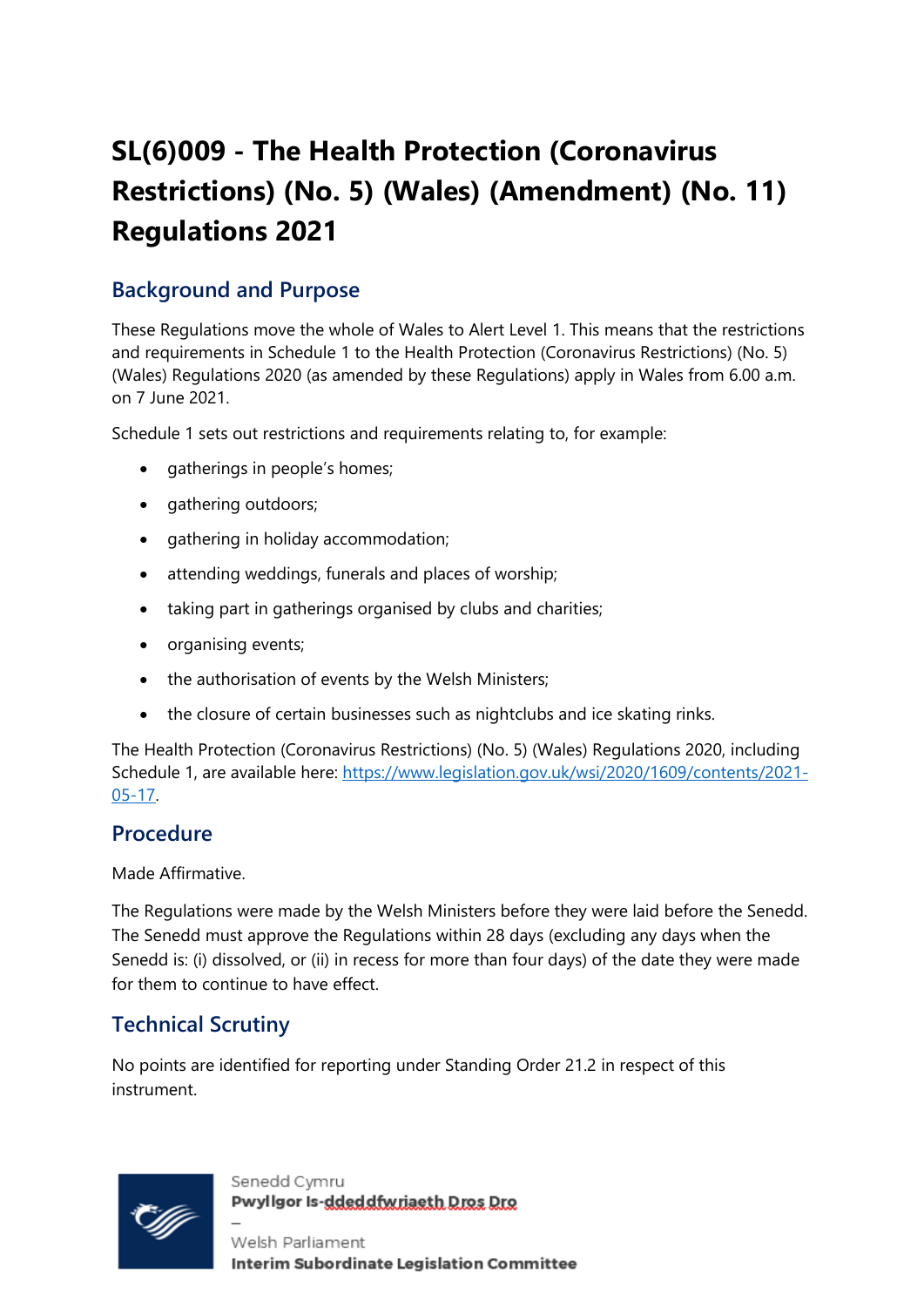## **Merits Scrutiny**

The following 3 points are identified for reporting under Standing Order 21.3 in respect of this instrument.

#### **1. Standing Order 21.3(ii) - that it is of political or legal importance or gives rise to issues of public policy likely to be of interest to the Senedd**

We note the Welsh Government's justification for any potential interference with human rights. In particular, we note the following paragraphs in the Explanatory Memorandum:

"*Whilst the principal Regulations, as amended by these Regulations, engage individual rights under the Human Rights Act 1998 and the European Convention on Human Rights, the Government considers that they are justified for the purpose of preventing the spreading of infectious diseases and/or the interference is permitted on the basis that it is in pursuit of a legitimate aim, namely of protecting public health, and are proportionate.* 

*Article 5 (right to liberty), Article 8 (right to respect for private and family life), Article 9 (freedom of thought, conscience and religion), Article 11 (freedom of assembly and association) and Article 1 of the First Protocol (protection of property) are engaged by the principal Regulations.* 

*Each of these is a qualified right, which permits the Welsh Ministers to interfere with the exercise of the rights if necessary in a democratic society in the interests of public safety or for the protection of health. All such restrictions and requirements must be justified on the basis that they are in pursuit of a legitimate aim, namely of protecting public health, and are proportionate. Any interference with these rights also needs to be balanced with the State's positive obligations under Article 2 (right to life). The adjustment of the restrictions and requirements under the principal Regulations by these Regulations is a proportionate response to the spread of coronavirus. It balances the need to maintain an appropriate response to the threat posed by coronavirus against the rights of individuals and businesses, in a manner which remains proportionate to the need to reduce the rate of transmission of the coronavirus, taking into account the scientific evidence.*

*These amending Regulations reduce the extent in which the restrictions and requirements under the principal Regulations interfere with those individual rights*."

#### **2. Standing Order 21.3(ii) - that it is of political or legal importance or gives rise to issues of public policy likely to be of interest to the Senedd**

We note there has been no formal consultation on these Regulations. In particular, we note the following paragraph in the Explanatory Memorandum:



Senedd Cymru Pwyllgor Is-ddeddfwriaeth Dros Dro

Welsh Parliament **Interim Subordinate Legislation Committee**